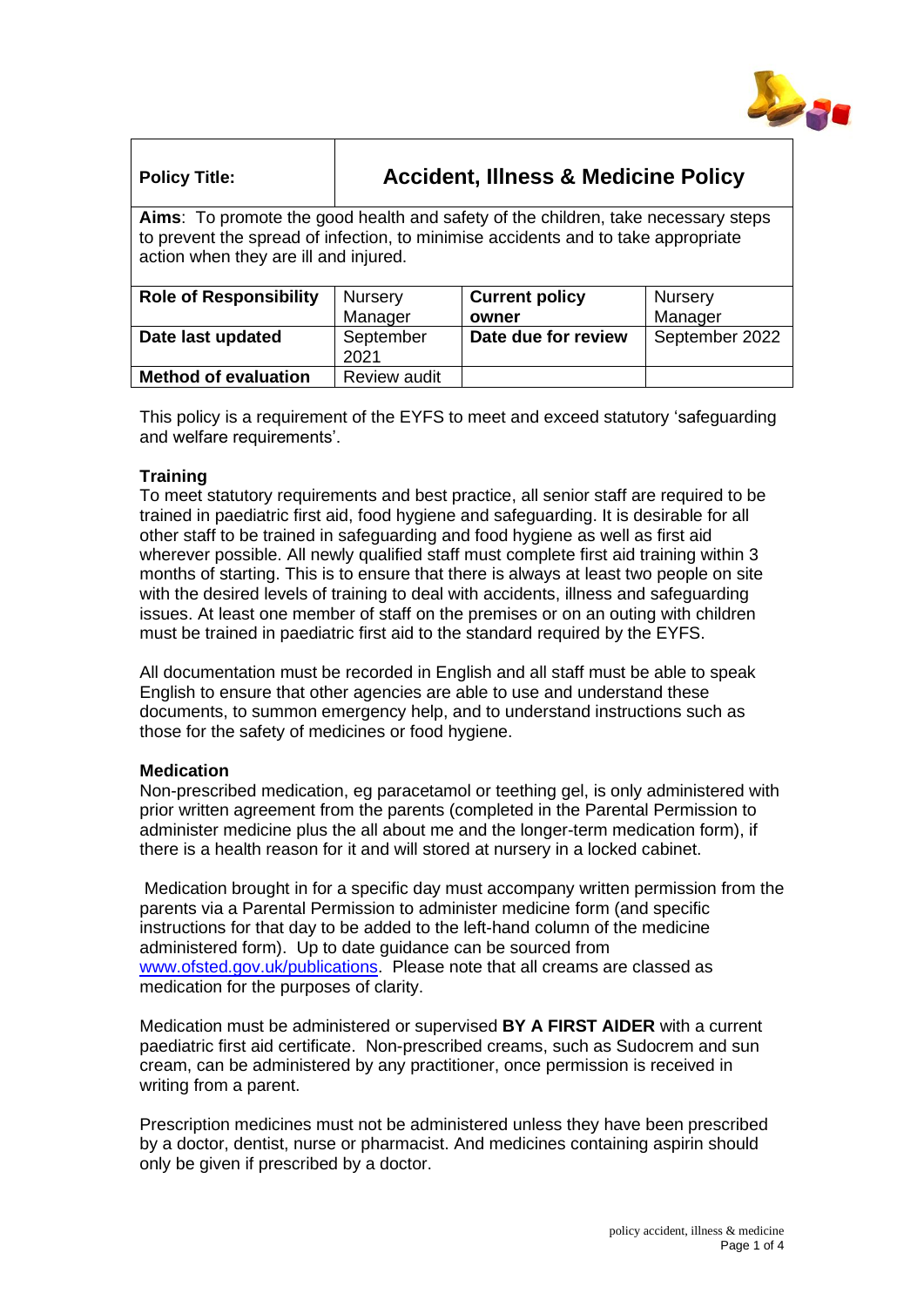

Staff will identify why the child requires medicine prior to attending the session, and details recorded, including time and volume of last dosage administered. Medicine will be checked for expiry date and age appropriateness. Parents are requested to sign the medication form at the end of the day, confirming that they are aware of any medication that has been administered, including the time given and dosage (this is not required for off the shelf nappy cream with no administration limitations, but must be confirmed in writing from the parent that they do not wish to sign every day). These key conversations are to ensure that the child is not given a higher dose than is safe or a repeated dose when moving between home and nursery. For medications with a maximum allowed (such as paracetamol) if a time of the last dose at home has not been clarified, a parent must be contacted prior to dose being administered, even if longer-term permission has been given. If a child has been at nursery for the duration of the minimum time allowed between doses, a senior member of staff can use their discretion in giving permission to medicate, should be we unable to contact a parent.

Medication should be administered by a first aider and must be witnessed by another member of staff, who signs the medication form to confirm this. Usually, one of these practitioners will be a senior member of staff.

If the administration of medicines requires specific technical medical knowledge, then individual training should be provided for staff from a qualified health professional prior to administering any such medication.

Parents must inform the nursery of any change in prescriptions for children receiving ongoing medication and complete the Parental Permission to administer medicine form.

Parents who request that cough medicine be administered should be advised that cough medicine does not have proven health benefits. If after this advice a parent still requests for their child to be administered cough suspension, we will meet the parent's wishes and the cough medicine must be treated as a medicine for administration.

### Storage of Medicines

Medicines must be stored in their original container, clearly labelled and inaccessible to children, in strict accordance with product instructions and should include the prescriber's instruction for administration. All medicines will be stored in a lockable cupboard or refrigerator within the nursery kitchen (where required).

#### Records

Written records of all medicines administered are kept (including time administered and dosage) and must be completed in English.

There is a comprehensive health record of each child, completed prior to registration, including up to date immunisations, details of illness, allergies and sensitivities.

#### **Ongoing Medical Conditions**

Sufficient information should be provided by the parents, or sought from elsewhere, to support children with long-term medical needs, especially if their needs and medications change.

### **Accidents**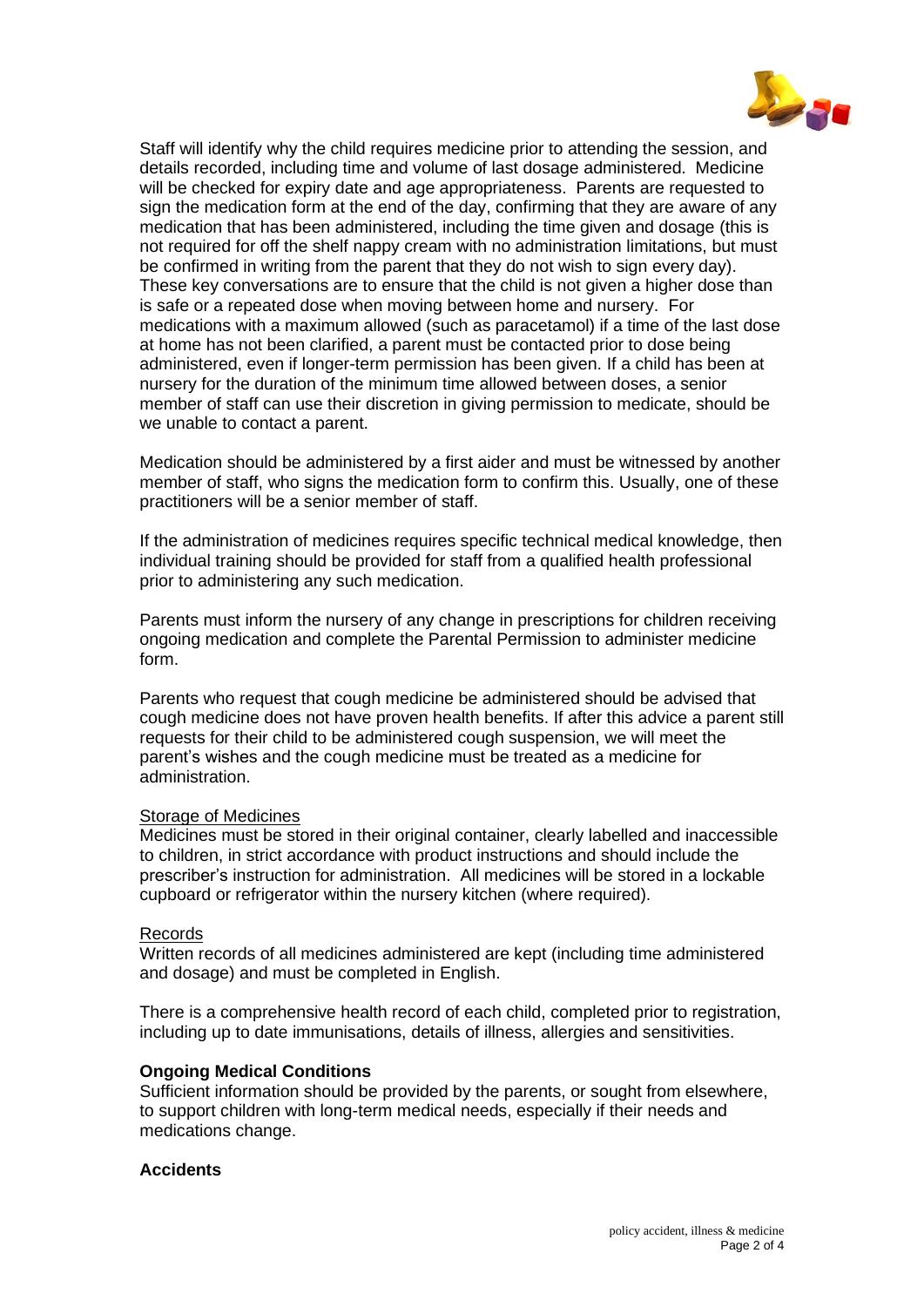

There are clearly marked first aid boxes in the nursery plus a small kit for outings and a burns kit for Forest Schools sessions. All kits are regularly monitored and replenished.

The location of all first aid boxes is explained to all new staff and students in induction.

There must be at least one person on duty who has an up to date paediatric first aid certificate which has been secured via a recognised paediatric first aid course, approved by the local authority (and one trained first aider on outings or in Forest Schools sessions). We encourage all staff to complete this training. The names of all first aid trained staff are displayed in the nursery, close to the first aid boxes. At least one person who has a current paediatric first aid certificate must be on the premises at all times while children are present and at least one person on any outing must also hold a current certificate.

All accidents are recorded on an online Accident Record Form. This allows a parent who may seek further medical advice to take the full information with them. If for whatever reason a parental signature has not be secured prior to the child leaving the nursery, the parent should be called to explain the accident and the injury to the child and a signature sought as soon as possible.

If a first aider deems the accident requires medical attention but is not an emergency, parents will be contacted and asked to take their child to a doctor. Ofsted will be informed if this occurs (please see Ofsted notifications online for a list of examples).

In the event of a serious accident or sudden, serious illnesses the following procedure should be followed;

- 1. Call 999 for an ambulance
- 2. A Parent/carer to be contacted advising of the accident or illness and arrangement are to be made to meet them.
- 3. An additional member of staff is to be called into the nursery if required to maintain required ratios
- 4. One capable member of staff is to accompany the child to hospital and remain with him/her until the parents arrive. That member of staff should take the child's records with them. (the staff member should be a first aider, if possible but in the presence of a paramedic is not absolutely necessary – for example a child my prefer to be attended by their key person)
- 5. Details must be recorded on an accident form and detailed incident log sheet.
- 6. The incident will be reported to the Health & Safety Executive, Social Services and Ofsted as soon as practicably possible and no later than 14 days after the incident.

### **Injuries on arrival**

Any injuries or significant bruises existing on arrival at nursery should be explained by the parents. The nature and position of the injury should be noted for records in the chronology if it is of concern.

# **Illness**

Parents are made aware that the nursery will temporarily exclude any child who is ill or infectious. If a child becomes ill at nursery, the parents will be contacted and requested to collect their child as soon as possible.